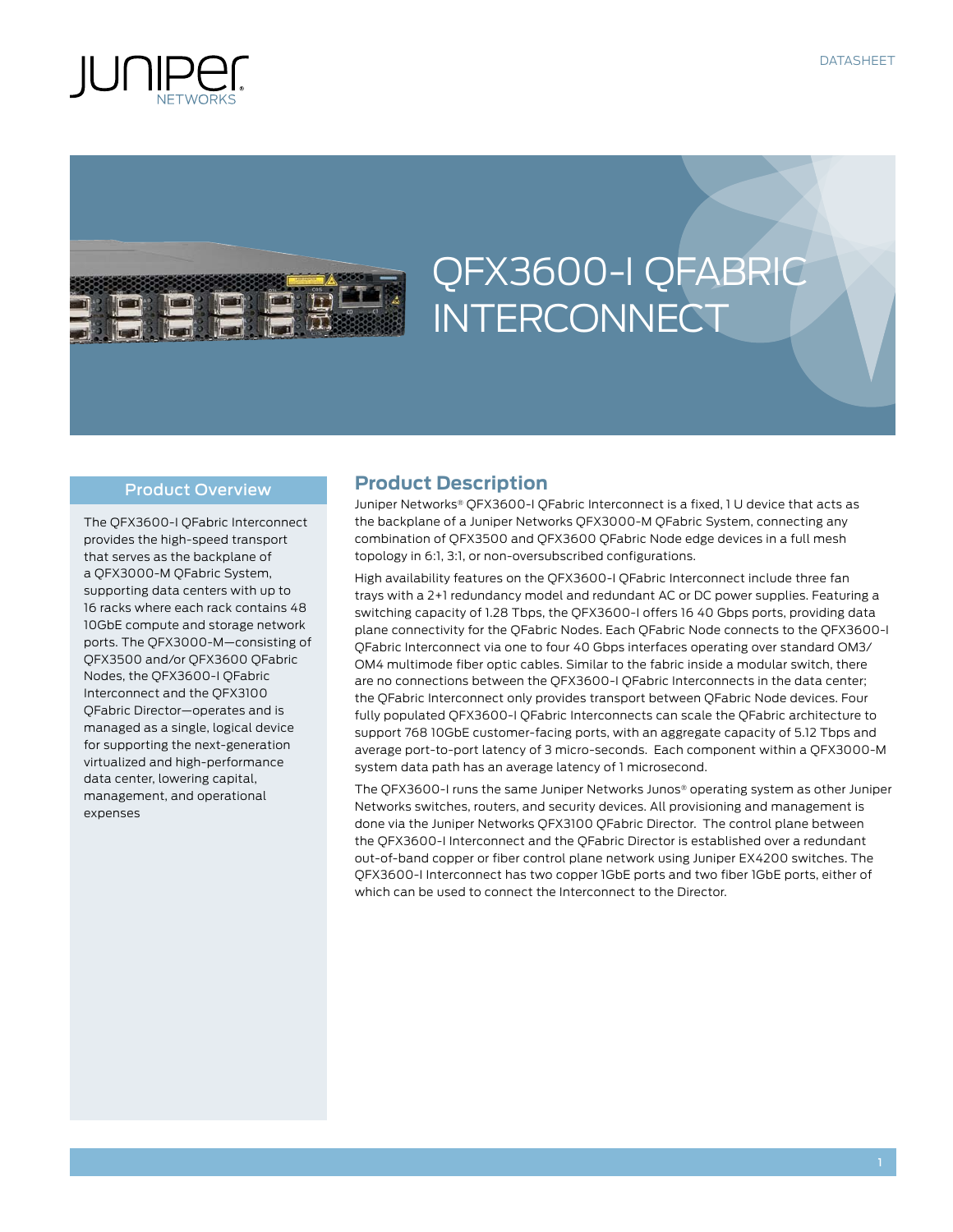

Figure 1: Juniper Networks QFX3600-I QFabric Interconnect

# **QFabric Architecture and Key Components**

QFabric technology represents the "1" in Juniper's 3-2-1 data center architecture. It dramatically reduces complexity by delivering any-to-any connectivity while lowering capital, management, and operational expenses. The Juniper Networks QFabric architecture helps organizations realize the full benefit of their investments in server consolidation, virtualization, service-oriented architecture (SOA), distributed application architectures, and other technologies. The high-performance, non-blocking, and lossless QFabric architecture delivers much lower latency than traditional network architectures—crucial for the high-speed communications that define the modern data center. Rather than fragmented network and server capacity like traditional data center networks, QFabric technology implements a single, flexible architecture that enables organizations to achieve cloud-like efficiencies and create a more agile environment.







Figure 3: QFabric Interconnects connect QFabric Node edge devices in a full mesh topology (6:1, 3:1, or non-oversubscribed configurations)

The following configuration rules apply with respect to the QFX3600-I QFabric Interconnect:

- OFX3600 OFabric Nodes provide 32 10GbE ports in nonoversubscribed configurations, 48 10GbE ports in 3:1 or 6:1 oversubscription, or 56 10GbE ports in 7:1 oversubscription when used in a QFX3000-M QFabric System with QFX3600-I QFabric Interconnects.
- QFX3500 QFabric Nodes provide 16 10GbE ports in nonoversubscribed configurations and 48 10GbE ports in 3:1 or 6:1 oversubscription when used in a QFX3000-M QFabric System with QFX3600-I QFabric Interconnects.
- QFX3500 QFabric Nodes have four QSFP+ uplinks, two or four of which can be used to connect to QFX3600-I QFabric Interconnects. The number of uplinks in QFX3500 when used as a QFabric Node is not configurable.
- The QFX3600 has a configurable number of uplinks. Although the default number is four, a QFX3600 QFabric Node can be configured with two, four, or eight uplinks to a QFX3600-I QFabric Interconnect.
- • The maximum number of QFX3600-I QFabric Interconnects that can be supported in a QFX3000-M QFabric System is four.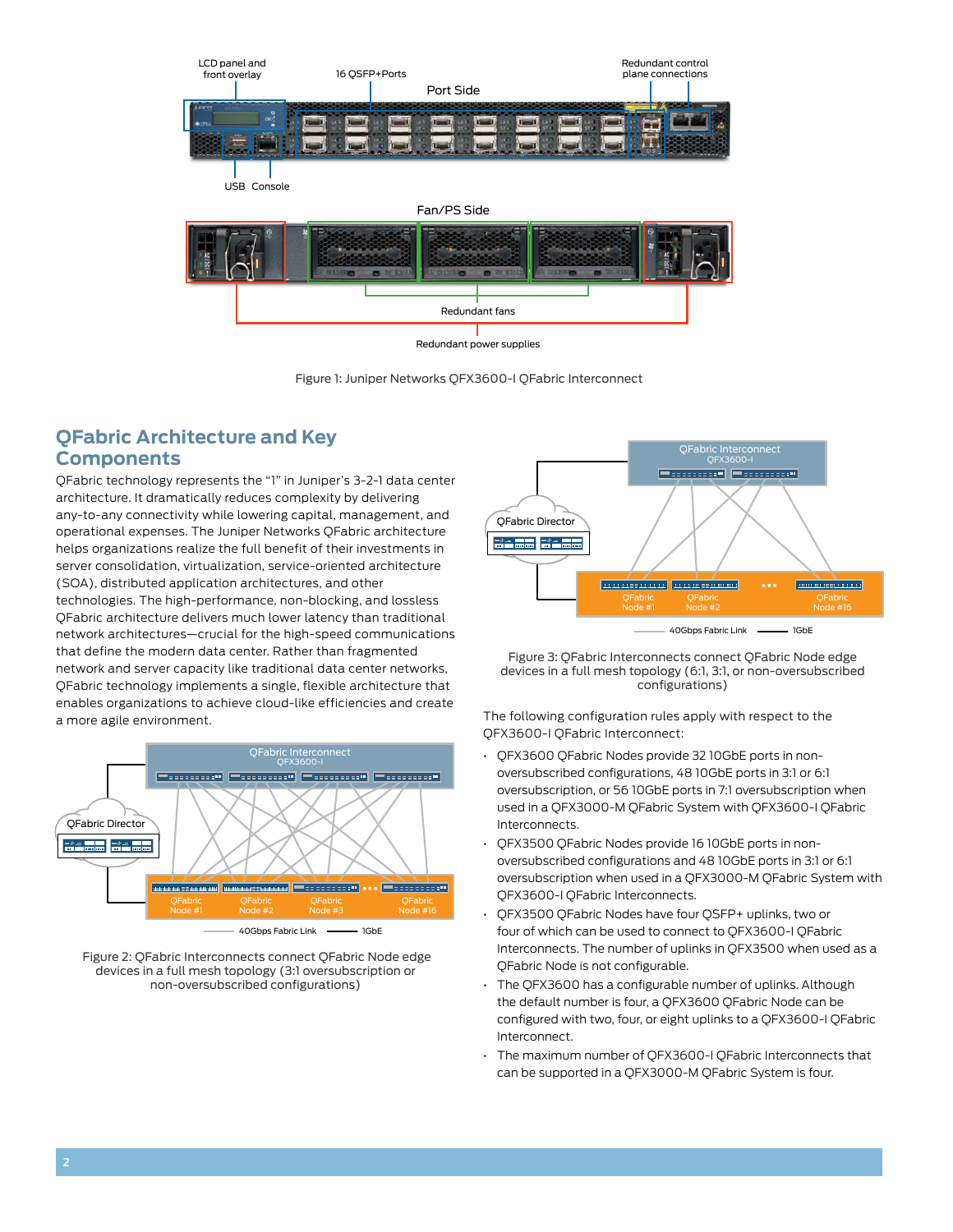# **Features and Benefits**

## Table 1: QFX3600-I Features and Benefits

| <b>Features</b>                               | <b>Benefits</b>                                                                                                                                                                                                                                                                                                                                                                                                                                                                                                                                                                                                                                                                                                                                                                                                                             |
|-----------------------------------------------|---------------------------------------------------------------------------------------------------------------------------------------------------------------------------------------------------------------------------------------------------------------------------------------------------------------------------------------------------------------------------------------------------------------------------------------------------------------------------------------------------------------------------------------------------------------------------------------------------------------------------------------------------------------------------------------------------------------------------------------------------------------------------------------------------------------------------------------------|
| Performance and scale                         | The QFX3600-I allows for multi-terabit scaling of the QFabric System. Each system scales to 1.28 Tbps; four fixed<br>QFX3600-I QFabric Interconnects in a QFX3000-M QFabric System architecture allow for a 5.12 Tbps data center<br>fabric, creating an architecture that scales to 16 racks of converged compute and storage data center fabrics.                                                                                                                                                                                                                                                                                                                                                                                                                                                                                         |
| High availability and redundancy              | The 1 U fixed configuration QFX3600-I QFabric Interconnect has power supplies that are 1+1 load-share redundant;<br>if either power supply fails, the surviving power supply can provide full power to the QFX3600-I indefinitely.<br>The OFX3600-I OFabric Interconnect cooling system is composed of three fan trays operating in a 2+1 redundant<br>configuration. If any fan tray fails, the system will continue operating indefinitely. The temperature sensors in the<br>OFX3600-I continuously monitor internal temperatures and will automatically shut the system down to protect<br>from thermal overstress.<br>When configured in high availability network architectures, parallel systems can operate in a 1:1 redundancy<br>scheme. If either QFX3600-I fails, the surviving system can provide a network path indefinitely. |
| Online insertion and removal of<br>components | The QFX3600-I is a highly available system. All components, including power supplies, fan trays, optics, and USB<br>keys, can be removed or inserted into the system in a nondisruptive fashion, providing "five 9s" system availability.                                                                                                                                                                                                                                                                                                                                                                                                                                                                                                                                                                                                   |
| Operational enhancements                      | Front-to-back and back-to-front cooling: The OFX3600-I supports front-to-back cooling where fan field-<br>replaceable units (FRUs) and power supplies can be in the cold aisle, and ports where optics plug in can be in the<br>hot aisle. Conversely, the OFX3600-I also supports back-to-front cooling where fan FRUs and power supplies can<br>be in the hot aisle, while ports where optics plug in can be in the cold aisle.                                                                                                                                                                                                                                                                                                                                                                                                           |
| Space-optimized form factor                   | The QFX3600-I QFabric Interconnect is designed for mid-tier, satellite and container data centers.                                                                                                                                                                                                                                                                                                                                                                                                                                                                                                                                                                                                                                                                                                                                          |

# **Specifications**

## **Hardware**

Dimensions (W x H x D)

 $\cdot$  17.0 x 1.74 x 19.4 in (43.2 x 4.4 x 49.3 cm)

#### Weight

• 30.8 lb (14 kg) fully populated

#### Power

- • Power feed (voltage): 100-240 V AC (single phase) and 50/60 Hz
- • Power feed (voltage): -42 to -72V DC
- • Power consumption (maximum): 345 watts
- • Power consumption (nominal): 255 watts

#### Heat Dissipation

- • Maximum: 1,177 BTU
- • Nominal: 870 BTU

#### Air Flow

- $\cdot$  Front to back (also referred to as AFI airflow in): Ports facing hot aisle; power supplies and fan trays facing cold aisle
- Back to front (also referred to as AFO airflow out): Ports facing cold aisle; power supplies and fan trays facing hot aisle

#### Rack Mount Options

- • Front-mount, rear-mount, or mid-mount on a two-post rack
- • Four-post mount

#### Operational Mean Time Between Failures (MTBF)

• 87,000 hrs

#### Approvals

#### **Safety**

- • CAN/CSA-C22.2 No. 60950-1 (2007) Information Technology Equipment - Safety
- UL 60950-1 (2nd Ed.) Information Technology Equipment Safety
- EN 60950-1 (2006) Information Technology Equipment Safety
- · IEC 60950-1 (2005) Information Technology Equipment Safety (All country deviations): CB Scheme report.
- • EN 60825-1 +A1+A2 (1994) Safety of Laser Products Part 1: Equipment Classification

#### EMC

- • FCC 47CFR, Part 15 Class A (2009) USA Radiated Emissions
- • EN 55022 Class A (2006)+ A1 2007 European Radiated Emissions
- • VCCI Class A (2007) Japanese Radiated Emissions
- • AS/NZS CISPR22:2009
- • EN 300 386 V1.5.1 Telecom Network Equipment
- • EN 55024:1998/A2:2003 Information Technology Equipment Immunity Characteristics

#### NEBs Compliance

- • GR-63-Core (2006) Network Equipment, Building Systems (NEBS) Physical Protection
- • GR-1089-Core Issues 3 (2011) EMC and Electrical Safety for Network Telecommunications Equipment
- • SR-3580 (1995) NEBS Criteria Levels (Level 3)

#### Environmental Compliance



Restriction of Hazardous Substances (ROHS) 6/6



China Restriction of Hazardous Substances (ROHS)

**REACH** 

Registration, Evaluation, Authorisation and Restriction of Chemicals (REACH)



Waste Electronics and Electrical Equipment (WEEE)



Recycled material



80 Plus Silver PSU Efficiency

#### Telco

• Common Language Equipment Identifier (CLEI) code

#### Environmental Ranges

- • Operating temperature: 32° to 104° F (0° to 40° C)
- • Storage temperature: -40° to 158° F (-40° to 70° C)
- • Operating altitude: up to 2,000
- • Relative humidity operating: 5% to 90% (non-condensing)
- • Relative humidity nonoperating: 0% to 95% (non-condensing)